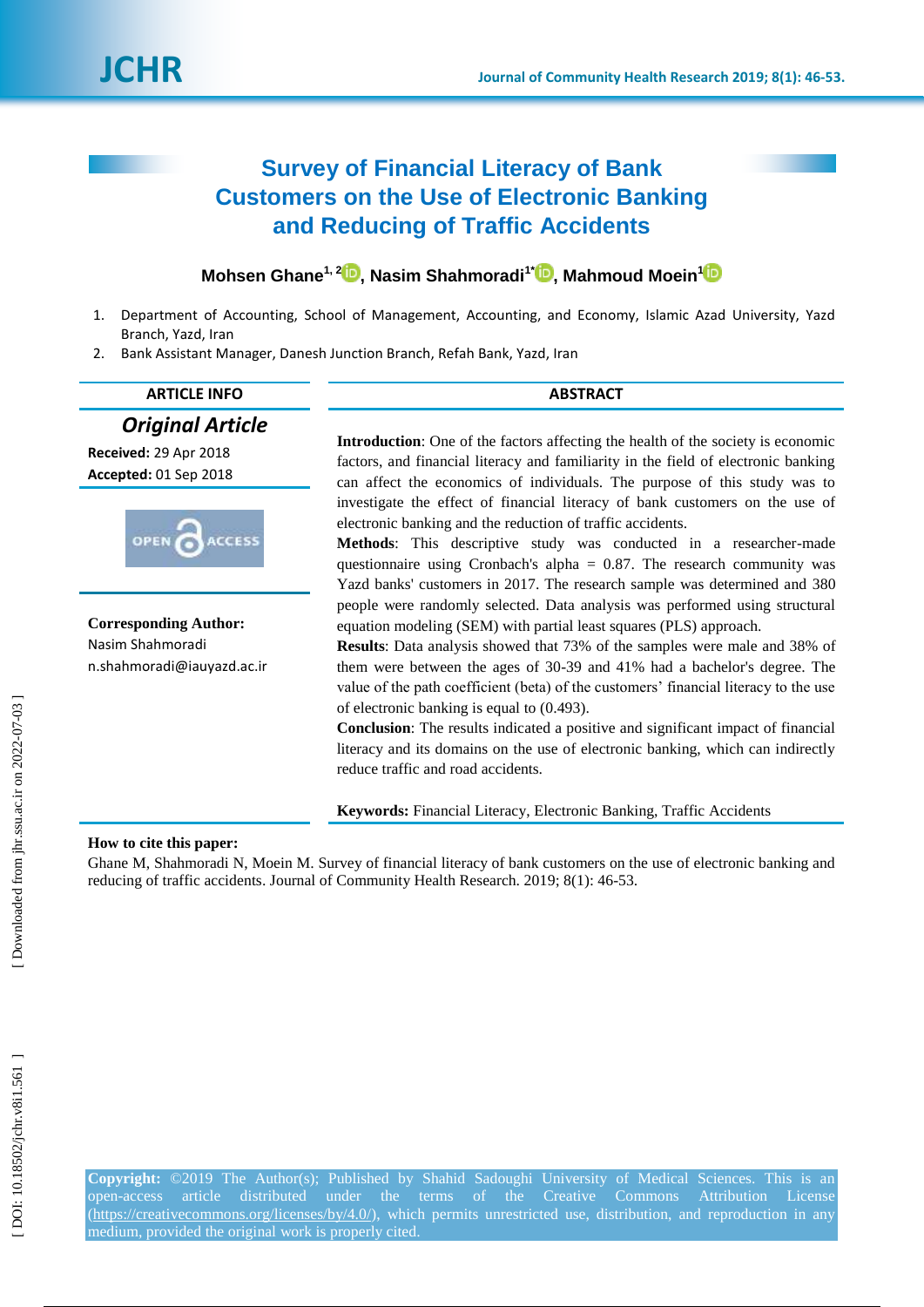### **Introduction**

Financial literacy includes the set of skills and perceptions needed to deal with everyday financial problems in the general economy, and the proper use of skills enhances people's access to long -term financial welfare ( 1 ). Policy makers in developed and developing countries increasingly recognize the importance of financial literacy and subsequently allocat e their resources in the area of financial education and promotion. Financial literacy can include concepts such as financial awareness, knowledge and science about financial products and financial institutions, or concepts such as financial skills, the ability to calculate combined interest payments and, generally, the financial ability to manage money and financial planning however in practice these concepts overlap and are common ( 2 ) . A person with more knowledge and skills in the field of literacy will suffer a lesser degree of crisis. Governmental programs in Australia, Canada, Japan, the United States , and England focus on educating and motivating people and increasing interest in personal finances ( 1 ). During crises, financial literacy is better able to prepare individuals for macroeconomic imbalances ( 3 ) . Research has shown that financial literacy enhances people's power and socio -economic status, and literacy financial; knowledge and awareness of individuals are effective in using electronic banking services .

Factors such as changes in the political, economic, social and technological environment, the emergence of the Internet, changing customers' needs and raising their awareness and increasing competition are factors that have led to changes in the financial services sector, including banking. Given these developments, banks have found that more effort and initiative is needed to protect their customers ( 4 ) . Electronic banking is a banking service that was first used in the United States in 1995 , and then quickly expanded among developed countries. Electronic banking refers to the provision of banking services through the Internet by personal computers or other equipment with Internet access ( 5 ). Customers and visitors of the bank and banking systems must have the necessary financial and banking literacy of electronic banking facilities to communicate with the bank with greater ease and confidence (6). Internet banking allows customers to conduct a variety of electronic banking transactions through the bank's website at any time and place at a faster rate and lower cost than the traditional one, and includes all the electronic channels that customers use them to access to the account and transfer funds between accounts or pay their bills. These channels include: Internet, Mobile, Phone, Digital TV, and ATMs (7).

Electronic banking, as one of the most important elements in competitive advantage, should once again be evaluated and reviewed from marketing and financial literacy. Objectives, strategies, policies, procedures and techniques are created, and the unprecedented opportunities of electronic banking to accompany changes in global banking are used ( 8 ) .

Financial literacy is one of the factors affecting economic development and welfare of the community ( 2 ). Health is independent of macroeconomic variables, and many pieces of evidenc e suggest that economic problems increase the risk of mental illness ( 9 ). Researchers believe that promoting health is , in fact , the basis for social action for the development of health (10 ). Social health and social capital are among the most important categories of sustainable development. Health is central to socioeconomic development and the most basic component of society's welfare (10). More health is considered as a means to achieve a goal and source that allows individuals to live individually, socially, and economically. Health is not just about living ; it is a source of everyday life (11 ). Incidents, on the one hand, cause physical and psychological damage and, on the other hand, cause loss of capital and economic losses (12 ). Iran is one of the first countries in the field of accidents, and more than 17,000 people are killed in the accidents each year (13 ). According to the statistics, the share of urban accidents has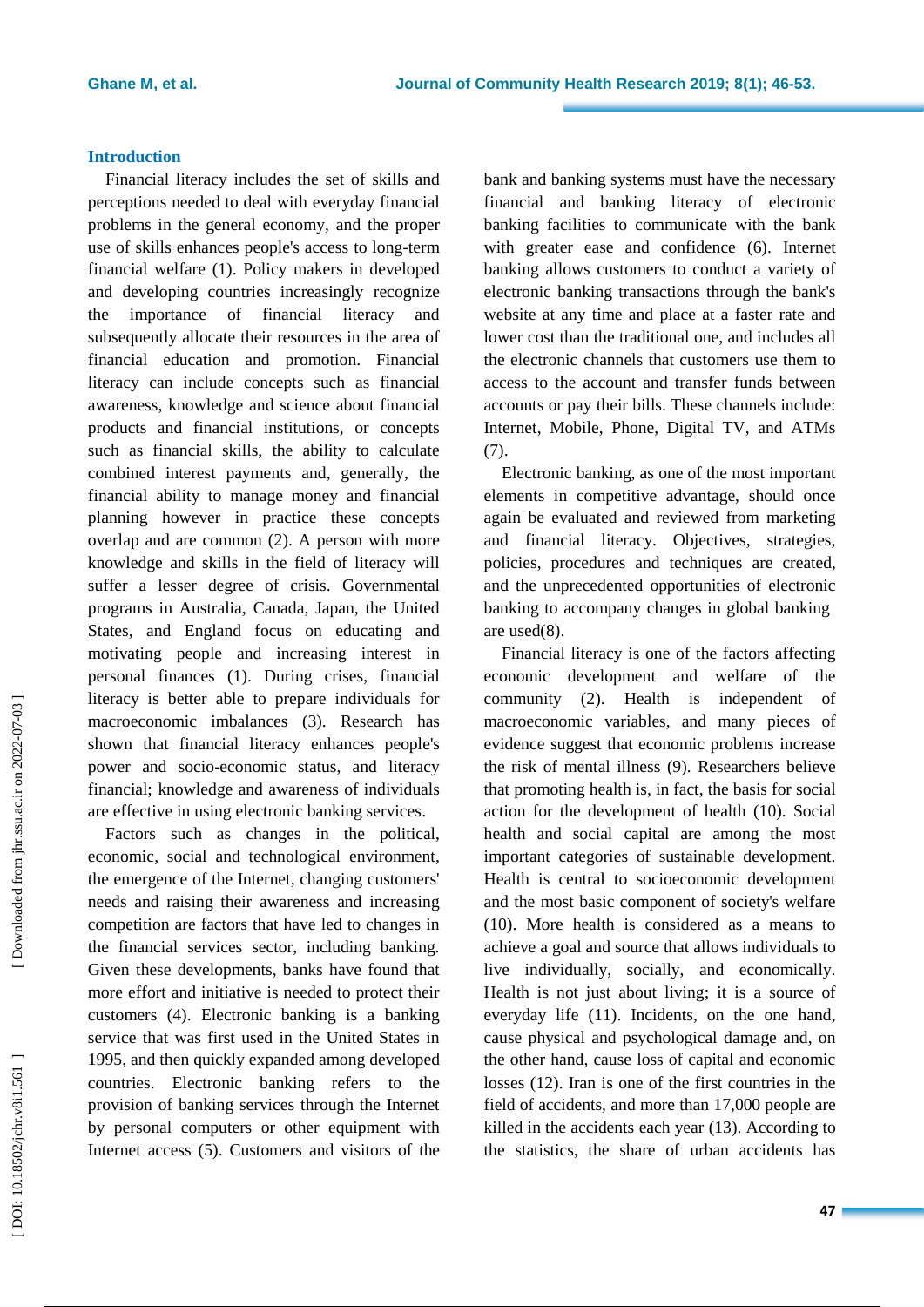increased in recent years. The largest share was in business and service points. Therefore, by electronizing urban services , the accidents can be reduced (14 ) .

Banks' customers are the best example of people who are in the monetary and financial circle, and their financial literacy affects their economies and society. On the other hand, their need in the field of financial turnover and the need to go to banks is inevitable . Therefore, the purpose of this study was to investigate the effect of financial literacy of bank customers on the use of electronic banking and the reduction of traffic accidents .

#### **Method s**

The present research is descriptive and the results can be applied in practice. A researcher made questionnaire was used to collect data. The research community consisted of all clients referring to the banks of Yazd city. The sample size was selected by random sampling of 380 people. Data analysis was performed using structural equation modeling (SEM) with partial least squares (PLS) approach.

The research tool in this research was a researcher -made questionnaire of financial literacy consisting of 15 questions. It consists of three sections: business literacy and savings (including five questions), insurance and retirement literacy (including five questions), and literacy of cost and borrowing (including five questions). ). In connection with the use of electronic banking, electronic banking components were originally drawn from the source and with the help of professors, seven questions were designed , and then their validity and reliability were tested. The people's opinion about health and traffic accidents was also asked. For the test, structural equation method was used , and the criteria of goodness of fit of the model including load factors index, external model reliability, combined reliability, the validity of the external model were investigated solely for the presentation of the shortcomings of the final results of the model. The values of the Cronbach's alpha coefficient for each dimension of the research questionnaire are shown in Table 1.

**Table 1 .** Cronbach alpha coefficients

| <b>Structure</b>                     | Variable Symbol | Cronbach's alpha |  |
|--------------------------------------|-----------------|------------------|--|
| <b>Business Literacy and Savings</b> |                 | 0.88             |  |
| Cost and Borrowing                   |                 | 0.84             |  |
| Insurance and Retirement literacy    |                 | 0.83             |  |
| Financial Knowledge                  |                 | 0.90             |  |
| <b>Using Electronic Banking</b>      | F               | 0.90             |  |

According to the above table, the Cronbach's alpha coefficient for the five structures is above 0.7, which indicates the model's reliability.

A survey of the overall research model has been done through the GOF criterion and with using the average total values of all variables in the first order hidden research, including four dimensions, business literacy , and savings, cost and borrowing, insurance and retirement education, and the use of electronic banking. The value of the index (GOF) was 0.605, with respect to the three values 0.01, 0.25 and 0.36, which are presented as weak, moderate and strong values for the GOF index, so

with the value of .605 for GOF in this study, the fit to the conceptual model of the research was confirmed.

#### **Results**

Descriptive statistics are shown in Table 2. Frequency and percentage of frequency, variables of gender, age and education are presented. 73% of the population were male and only 26% of the population were female. 38% of them were aged between 30 -39 years old , and 41% were graduated.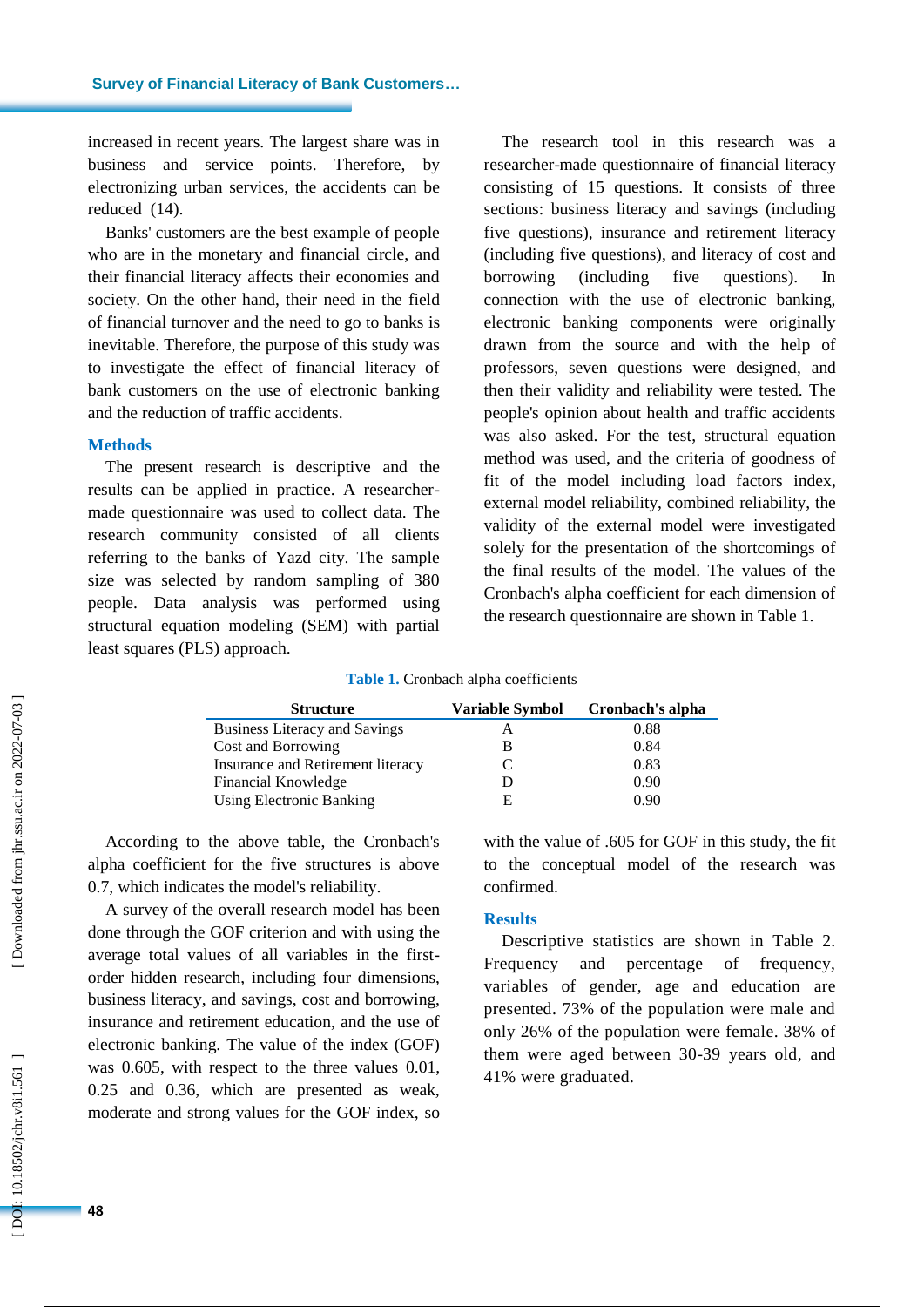| Variable  | <b>Sub Variable</b> | Frequency | <b>Frequency Percentage</b> |
|-----------|---------------------|-----------|-----------------------------|
| Gender    | Male                | 278       | 0.73                        |
|           | Female              | 102       | 0.27                        |
| Age       | 18-29 years old     | 71        | 0.18                        |
|           | 30-39 years old     | 145       | 0.38                        |
|           | 40-49 years old     | 121       | 0.32                        |
|           | Up to $50$          | 43        | 0.12                        |
| Education | Diploma             | 32        | 0.08                        |
|           | Upper Diploma       | 76        | 0.2                         |
|           | <b>Bachelor</b>     | 159       | 0.42                        |
|           | MA                  | 90        | 0.24                        |
|           | Doctoral            | 23        | 0.06                        |

## **Table 2 .** Descriptive statistics of variables

Regarding the main hypothesis that the financial literacy of bank customers affects their use of electronic banking, and taking into account three areas of business literacy, cost and borrowing literacy, insurance and retirement literacy for financial literacy, the analysis of data is as follows.

Table 3. T-test results and path coefficient of the main hypothesis

| <b>Hypothesis</b>                                                                                                             | $(T-Value)$ | <b>Path Coefficient</b><br>(beta) | <b>Status</b> |
|-------------------------------------------------------------------------------------------------------------------------------|-------------|-----------------------------------|---------------|
| The financial literacy of bank customers affects the use of electronic<br>banking.                                            | 5.826       | 0.493                             | Accepted      |
| The first sub- hypothesis: Business literacy and savings of bank<br>customers affect their use of electronic banking.         | 2.291       | 0.297                             | Accepted      |
| The second sub-Hypothesis: The cost and borrowing literacy of bank<br>customers affects their use of electronic banking.      | 2.219       | 0.287                             | Accepted      |
| The third sub-hypothesis: The insurance and retirement literacy of<br>bank customers affects their use of electronic banking. | 8.249       | 0.698                             | Accepted      |

According to the data in the above table, the value (T -value) is 5.826, which is greater than 1.96. Therefore, the main hypothesis of the research is accepted and the financial literacy of the customers of the bank always affects the use of electronic banking. In addition, according to the beta rate (0.493), the bank's financial literacy positively affects the use of electronic banking.

In the first sub -hypothesis it was claimed that business literacy and savings of bank customers affect their use of electronic banking. Structural equation modeling has been used to investigate and validate this hypothesis. The value of the statistic (T-value) and path coefficient (beta) for examining and proving the first hypothesis of the study is presented in Table 3. According to the data in the mentioned table, the value (T -value) is 2.291, which is greater than 1.96. Therefore, the first hypothesis of the research has been accepted , and the business literacy and savings of bank customers will affect their use of electronic banking. Regarding the path coefficient to beta (0.297), it can be said that business literacy and customer savings positively affect their use of electronic banking.

In the second sub -hypothesis, it was claimed that the spending literacy and borrowing of customers of the bank affected their use of electronic banking. Structural equation modeling has been used to investigate and validate this hypothesis. The value of the statistic (T -value) and path coefficient (beta) for examining and proving the second hypothesis of the study is presented in Table 3. According to the data in the mentioned table, the value (T -value) is 2.219, which is greater than 96/1. Therefore, the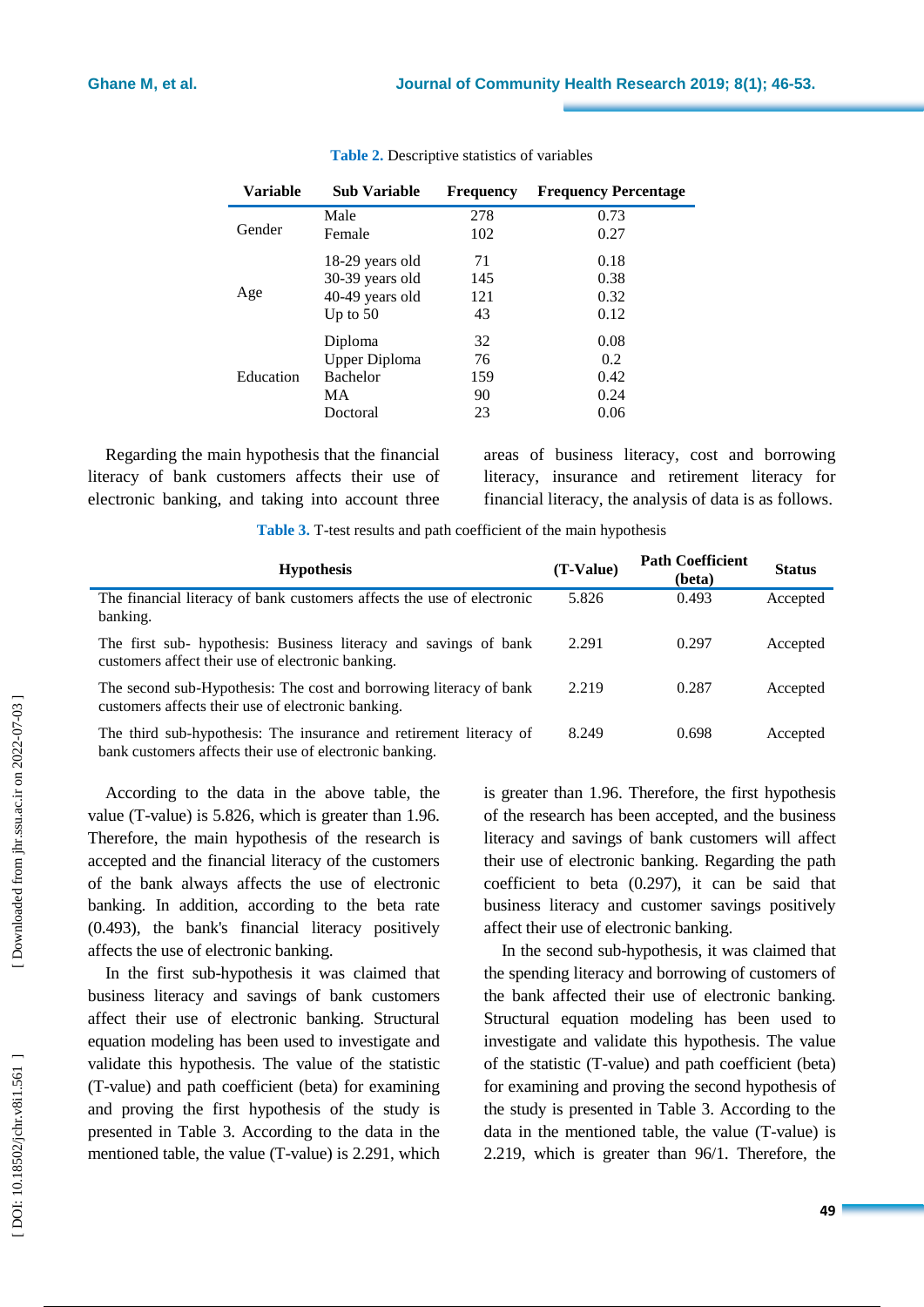second hypothesis of the research has been accepted , and the bank's customers' cost and borrowing literacy always affect their use of electronic banking. In other words, in terms of the path coefficient (beta), which is equal to 28.07, the literacy of customers' cost and borrowing positively affects their use of electronic banking.

In the third sub -hypothesis , it was claimed that the insurance and retirement literacy of bank customers affects their use of electronic banking. Structural equation modeling has been used to investigate and validate this hypothesis. The value of the T -value and path coefficient (beta) for examining the third hypothesis of the study is

presented in Table 3. According to the data in the mentioned table, the value (T -value) is 8.249, which is greater than 1.96. Therefore, the third sub hypothesis of the research is accepted and the insurance and retirement literacy of the customers of the bank always affect their use of electronic banking. In other words, in terms of the path coefficient (beta) which is equal to 0.698, insurance literacy and retirement benefits of bank customers positively affect their use of electronic banking.

Figure 1 shows the value of the statistic (t) and the figure 2 shows the path coefficient (beta) about the fact that the financial literacy of customers affects their use of electronic banking.



**Figure 1.** The value of the statistic (t) of the main hypothesis model

\* A= (Business Literacy and Savings) B=( cost and borrowing) C=(Insurance and Retirement literacy) D=(Financial knowledge) E=(Using Electronic Banking )



**Figure 2 .** The value of the beta coefficient of the main hypothesis model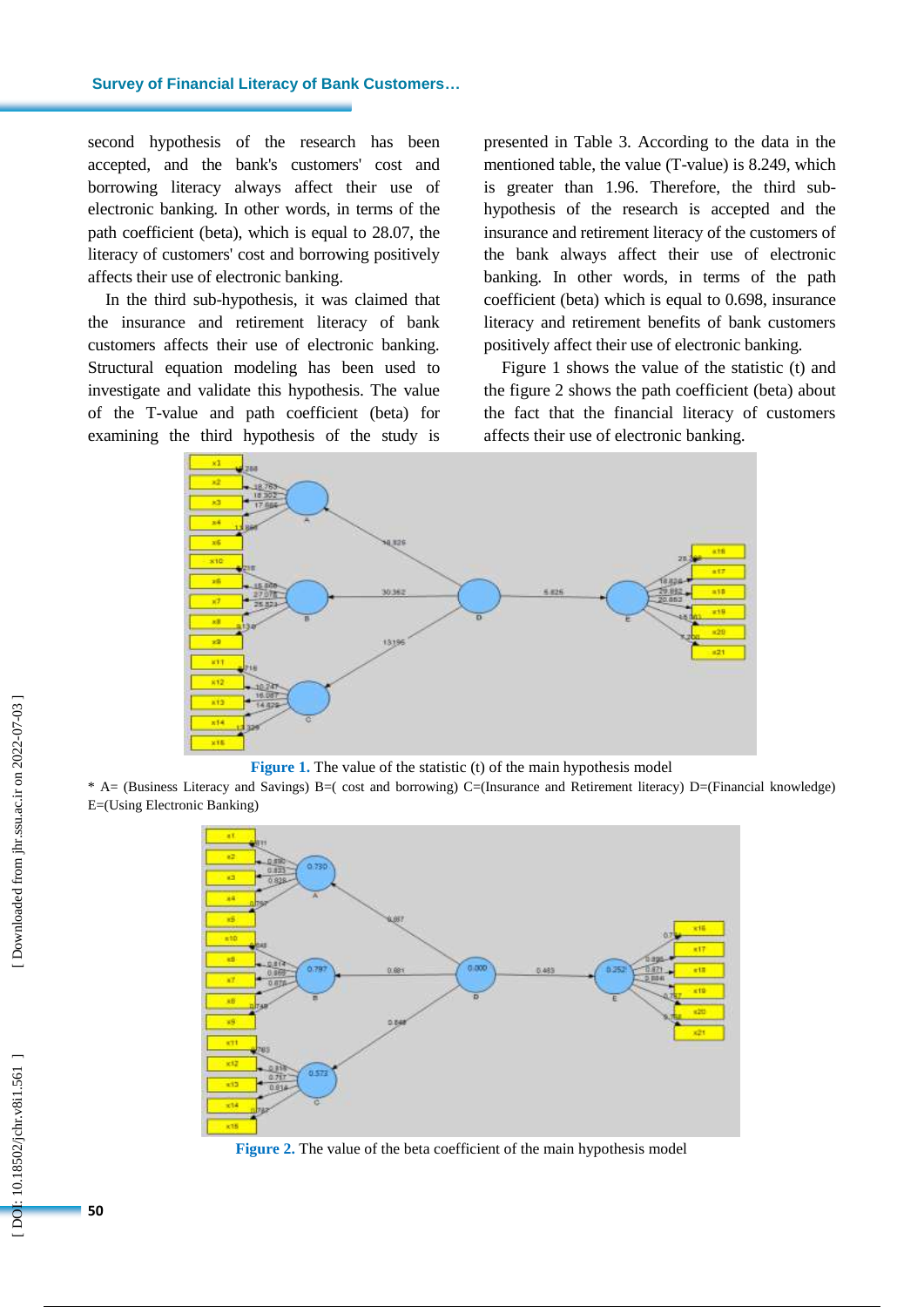\* A= (Business Literacy and Savings) B=( cost and borrowing) C=(Insurance and Retirement literacy) D=(Financial knowledge) E=(Using Electronic Banking)

# **Discussion**

Electronic banking is the provision of banking services through a public computer network, resulting in precision, speed, cost cutting and reduction of redundant administrative operations. The importance and rapid expansion of electronic banking and the exchange of banking between countries have led to the creation of worldwide financial inter -bank transactions. In examining the effect of the impact of the financial literacy of bank customers on the use of electronic banking, the results indicate d that the issue of financial literacy and the necessity of learning about its implications are compounded by the complexity and development of financial markets and the increase in variety of services provided by credit institutions. These results are in line with Taghavi and Nejati research, and Copler and Jove  $(4, 15-17)$ .

Iran has not been excluded from this category, as in recent years, the emergence of such issues as the development of electronic banking, and the development of markets and financial institutions has led to a dramatic increase in the participation of capital market participants. Under the new conditions, financial welfare and lifelong comfort cannot be achieved without mastering the concepts of financial literacy. Financial literacy is a combination of the knowledge, awareness, skills, attitudes , and behaviors necessary for financial decision -making that ultimately leads to use of electronic banking, which provides the customer with facilities that can access banking services without the need for physical presence in the bank and using secure intermediaries (18 ) .

The effect of business literacy and savings of bank customers on their use of electronic banking was tested. The results of the hypothesis test showed the positive impact of business literacy and bank customers' savings on their use of electronic banking. The results indicated a positive impact of business literacy and savings of bank customers on their use of electronic banking, so it is suggested to banks and branch managers to inform their customers about different investment situations, and

also the profit of investments . Given the changes and progress of the banking system, the issuance of credit cards by some banks and financial institutions, which facilitates the purchase and, in some cases, excessive spending of money by people without financial knowledge, and many similar cases, increase the increasing importance of understanding of financial concepts by all segments of society (19 ) .

In examining the effect of cost literacy and borrowing by customers on their use of electronic banking, the results indicated a positive impact of cost literacy and borrowing by customers on their use of electronic banking. The results indicating a positive impact of insurance and retirement education on their use of electronic banking is recommended to banks and branch managers to increase the efficiency and speed of banking activities of programs related to insurance and retirement for their customers (20 ). The results suggested that the rapid growth of private institutions and financial institutions and their enduring endeavor to increase market share led to the offering of seductive loans with heavy compensatory balances to individuals, and this cause s the bearing of high rates of bank profits by borrowers and ultimately causes a reduction in their financial welfare. Therefore financial literacy can help customers make the right decisions (21).

On the effect of insurance and retirement literacy of customers on their use of electronic banking, the results indicate d the positive impact of insurance and retirement literacy of customers on their use of electronic banking. The results indicate d a positive impact of spending and borrowing literacy on customers' use of electronic banking. Therefore, it is necessary for banks to provide sufficient information in terms of the loans, payment terms, calculating the cost of interest on loans to customers, and also a contract of the loan will be made by the customer after the complete consideration of the contract, and a copy of the contract will be given to customers (22 ) .

In this study, the findings showed that the higher the financial literacy of individuals, the better their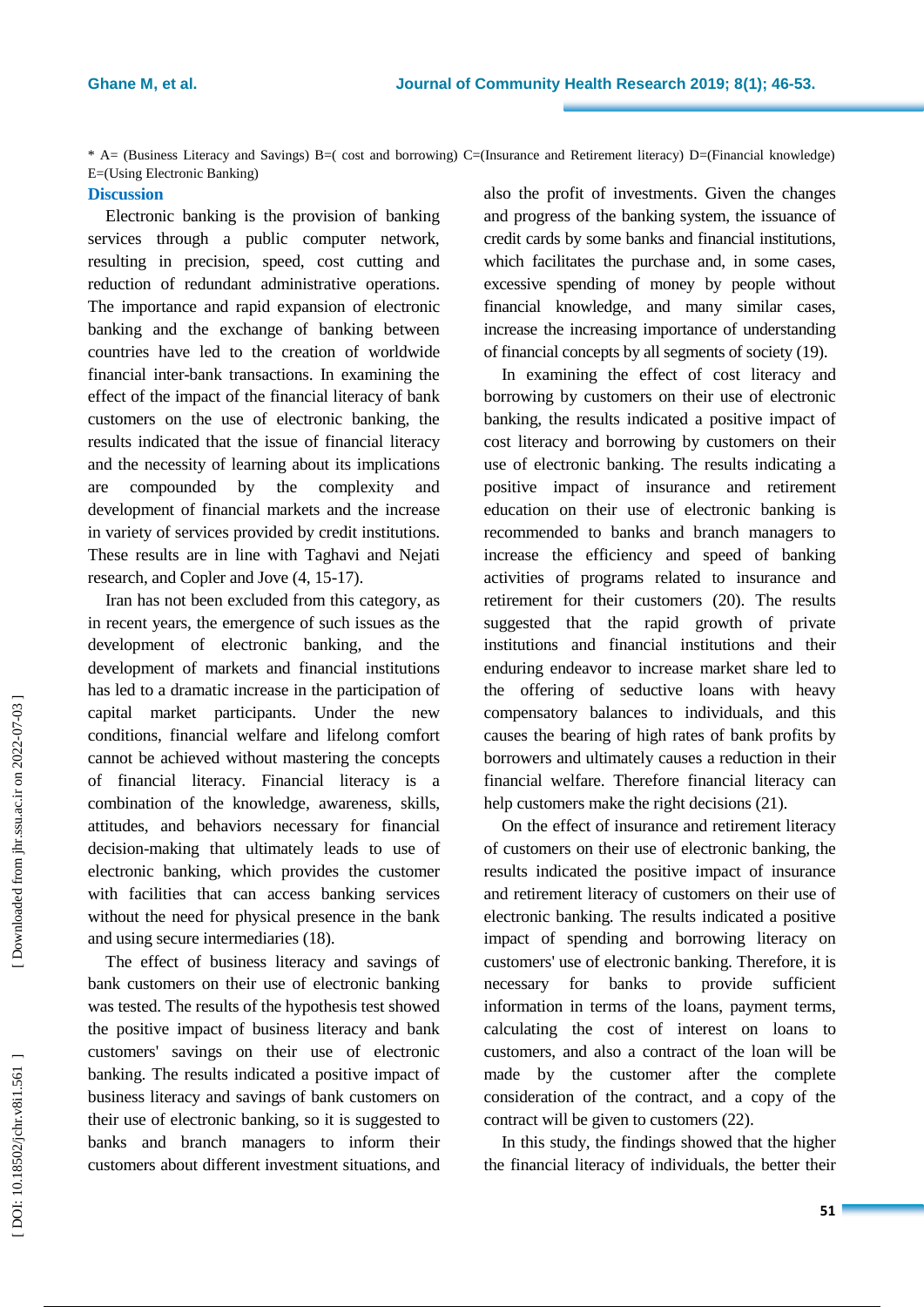status in their economic and social factors. And, when the individuals are economically in a better condition, they feel healthier as it is shown in the studies by Mehregan and Firooz Bakhte and Fiji (9,23, 24). Electronic banking has reduced the need for people to visit banks , and as result they get rid of traffic problems, and the lack of need for face -to face visits and the speed of action in many financial operations reduce stress and the road accidents that they have already been involved. These results are consistent with the results of Divandari's study on the expectations of electronic banking (25 ) .

#### **Conclusion**

Considering the role that the establishment and increase of electronic banking can develop the financial literacy of individuals and consequently financial literacy increases the knowledge and awareness of people about their economic and social factors this has a great effect on the health of individuals (11 ), and there is objective evidence that electronic banking is used to reduce urban traffic and accidents. It is necessary to take into account the plans of the health outlook on the 1404 horizon for increasing the health of the community and reducing the risk factors for health, such as road accidents and traffic. Therefore, a program has been accepted by the authorities in order to increase the

awareness of the people about the electronic banking .

Considering the results of financial literacy and sub -financial literacy among electronic banking users, it is better to use literacy strategies at the level of Yazd province on the agenda and design and implement educational programs to promote financial literacy. It is also suggested that the educational organizations help organizations and institutions develop and implement educational programs by developing fundamentals of financial literacy training programs. Also, given the importance of innovation and evolution of banking systems for the development of electronic banking, it is suggested that incentive systems and ranking of managers be designed in such a way that managers focus on the transformation and development of day technology in the electronic banking system.

#### **Acknowledgment s**

This article is the result of a dissertation from Azad University of Yazd with the ethics code of .IR.SSU.SPH.REC.1397.052 in school of Public Health of Shahid Sadoughi University of Yazd. The authors would like to thank all the people who have contributed to this research .

## **Conflict of Interest**

This research has no conflicts of interest.

#### **References**

- 1.Moradi J, Izadi M. An investigation into the effects of investors' financial literacy on securities investment decisions. Journal of Managament System. 2015; 4(13): 127 - 150.
- 2.Dianati Dilami Z, Hanifezadeh M. Financial literacy level of tehran households and its determinant factors. Financial Knowledge of Securities Analysis. 2015; 8(26): 115-139.
- 3.Klapper P. Student perceptions of financial literacy: relevance to practice. Journal of Social Service Research. 2014; 36(5): 470 - 481.
- 4.Taghavifard MT, Zahedi Adib M, Torabi M. Effective factors on the use of internet banking services by customers (Case: Mellat Bank). Journal of Information Processing and Management. 2012; 27(3): 539 - 559.
- 5.Ahmad MS, Rashid S, Masood MT, et al. E -banking: a case study of askari commercial bank Pakistan. Management & Marketing Journal. 2011; 9(2).
- 6.Alsajjan B, Dennis C. Internet banking acceptance model: cross -market examination. Journal of Business Research. 2010; 63(9 -10): 957 - 963.
- 7.Rastgar A, Aghamohamadi Z. The investigation of effective factors in acceptance of electronic banking (Mellat Bank Case Study). Journal of Business Management. 2012; 3 (10): 93 -114
- 8.DilMuqani S, GhulamHossein Zadeh k, Asiabi M. The effect of electronic banking deployment on customer satisfaction in agricultural bank branches in West Azarbaijan Province. New Research in Humanities. 2016; 3(9): 296 -322.

DOI: 10.18502/jchr.v8i1.561]